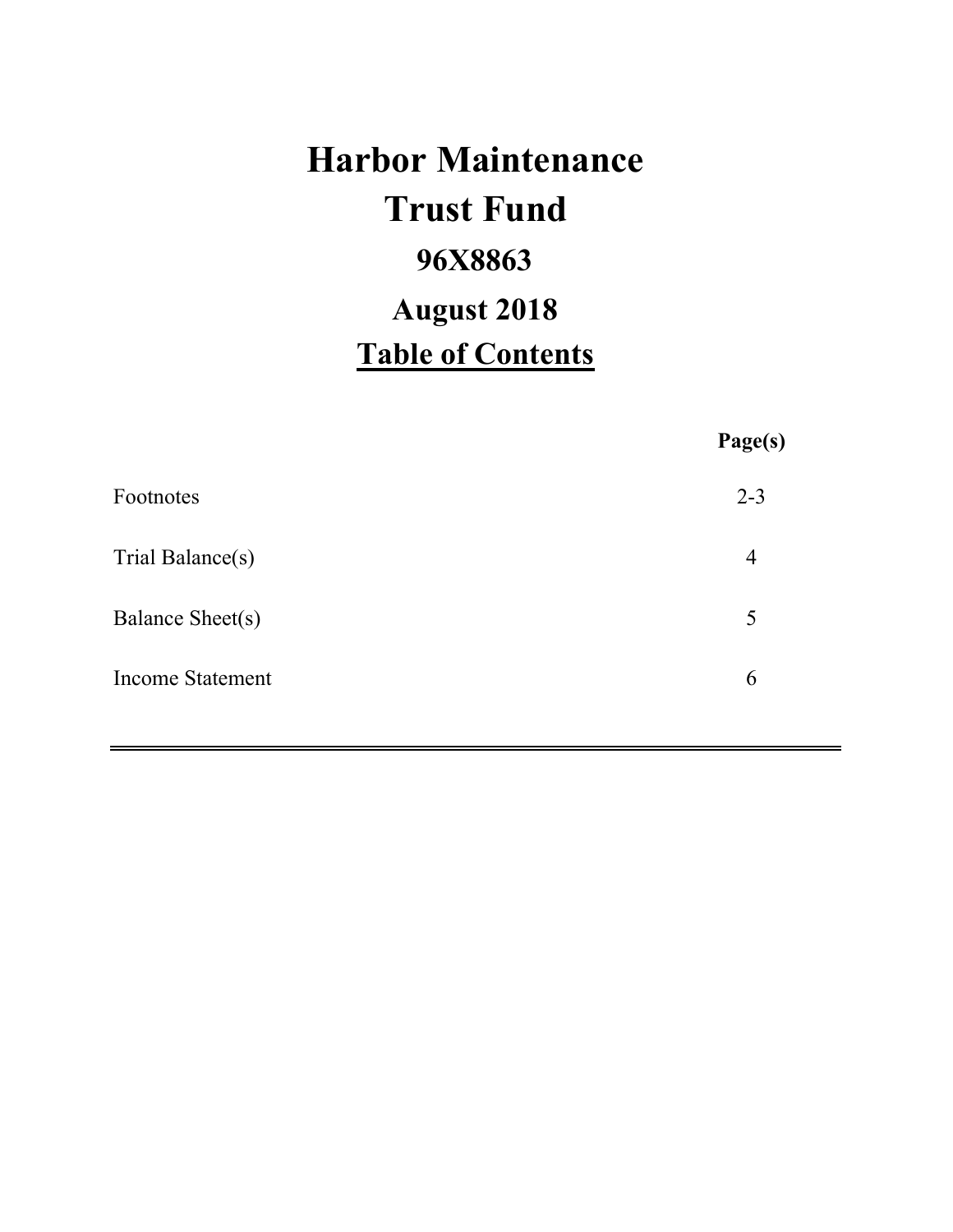# **Harbor Maintenance Trust Fund 96X8863 Footnotes August 2018**

### **(1) Summary of Significant Accounting Policies**

### *(a) Reporting Entity*

The accompanying Balance Sheet of the Harbor Maintenance Trust Fund and related Income Statement pertain to the aspects of the Harbor Maintenance Trust Fund that is serviced by the Funds Management Branch (FMB) of the Bureau of the Fiscal Service (Fiscal Service) of the U.S. Department of the Treasury (Treasury). The Harbor Maintenance Trust Fund was created by legislation enacted by the U.S. Congress.

FMB acts as a service organization which processes receipts, disbursements, and transfers related to the Harbor Maintenance Trust Fund based upon information received and recorded by FMB from Treasury's Office of Tax Analysis (OTA) and the Internal Revenue Service (IRS), and the program agency responsible for the trust fund activity, Treasury's Bureau of the Fiscal Service (Fiscal Service), and other Treasury bureaus. As part of its functions, Fiscal Service also manages the investments, maintains related accounting records and supporting documentation, and reports financial activity. The financial activity reported in the accompanying Balance Sheet and Income Statement is limited to the activities performed by FMB.

The program agency is responsible for administering, regulating, and monitoring the program activities funded by the trust fund. The program agency makes all decisions regarding dispositions from the trust funds. As such, the Balance Sheet and Income Statement do not include information regarding the ultimate disposition of amounts transferred from the trust fund to the program agency.

The program agency is responsible for reporting on the financial position of the trust fund. As such, the financial position of the trust fund in the program agency's records may differ from what has been illustrated in the accompanying Balance Sheet and Income Statement.

### *(b) Basis of Presentation*

The Balance Sheet and Income Statement have been prepared to report the assets and liabilities of the trust funds under the function performed by FMB, and the related activity, in accordance with the measurement and criteria discussed below.

### *(c) Basis of Accounting*

The Investments on the Balance Sheet and Interest Revenue on Investments reported on the Income Statement are reported using the accrual basis of accounting. All other Accounts and activity reported on the Balance Sheet and Income Statement are reported on the cash basis.

### *(d) Fund Balance with Treasury*

The Trust Fund does not maintain cash in commercial bank accounts. Treasury processes cash receipts and disbursements. Fund Balance with Treasury represents net revenue, disposition of revenue, and investment activity. Fund balance with Treasury is reported based on the balance reported by the Fiscal Service's Government-wide Accounting and Reporting Modernization Project (GWA) Account Statement and reconciling transactions identified and recorded by FMB.

### *(e) Interest Receivables*

Interest receivables are calculated and reported by FMB based on the investment terms received and recorded by FMB from Fiscal Service's Federal Investments & Borrowings Branch (FIBB) in the investment confirmations and monthly statements of account.

### *(f) Investments*

Pursuant to authorizing legislation, the Secretary of the Treasury shall invest, at the direction of the program agencies, such portion of the trust fund balances as is not, in the judgment of the program agencies, necessary to meet current withdrawals. Such investments shall be in non-marketable par value or non-marketable market-based securities as authorized by legislation. Par value securities are special issue bonds or certificates of indebtedness that bear interest determined by legislation or the Treasury. Market-based securities are Treasury securities that are not traded on any securities exchange, but mirror the prices of marketable securities with similar terms. Both par value and market-based securities are issued and redeemed by FIBB.

FMB follows Treasury fiscal investment policy guidelines. FMB determines the term of the securities purchased based on direction provided by the program agency. The securities are acquired and held in the name of the Secretary of the Treasury for the trust fund. The interest on and proceeds from the sale or redemption of any security held for the trust fund is credited to the trust fund. Investments are selected for liquidation based on the following order: earliest maturity date, lowest prevailing interest rate, and first security in first security out.

Investments are calculated and reported at net cost based on the cost and premium/discount amounts reported to FMB in the investment confirmations and monthly statements of account received from FIBB.

Link to Fiscal Service's Federal Investments & Borrowings Branch Investment Statement of Account: FIB Investment Account Statement FIBB Investment Account Statement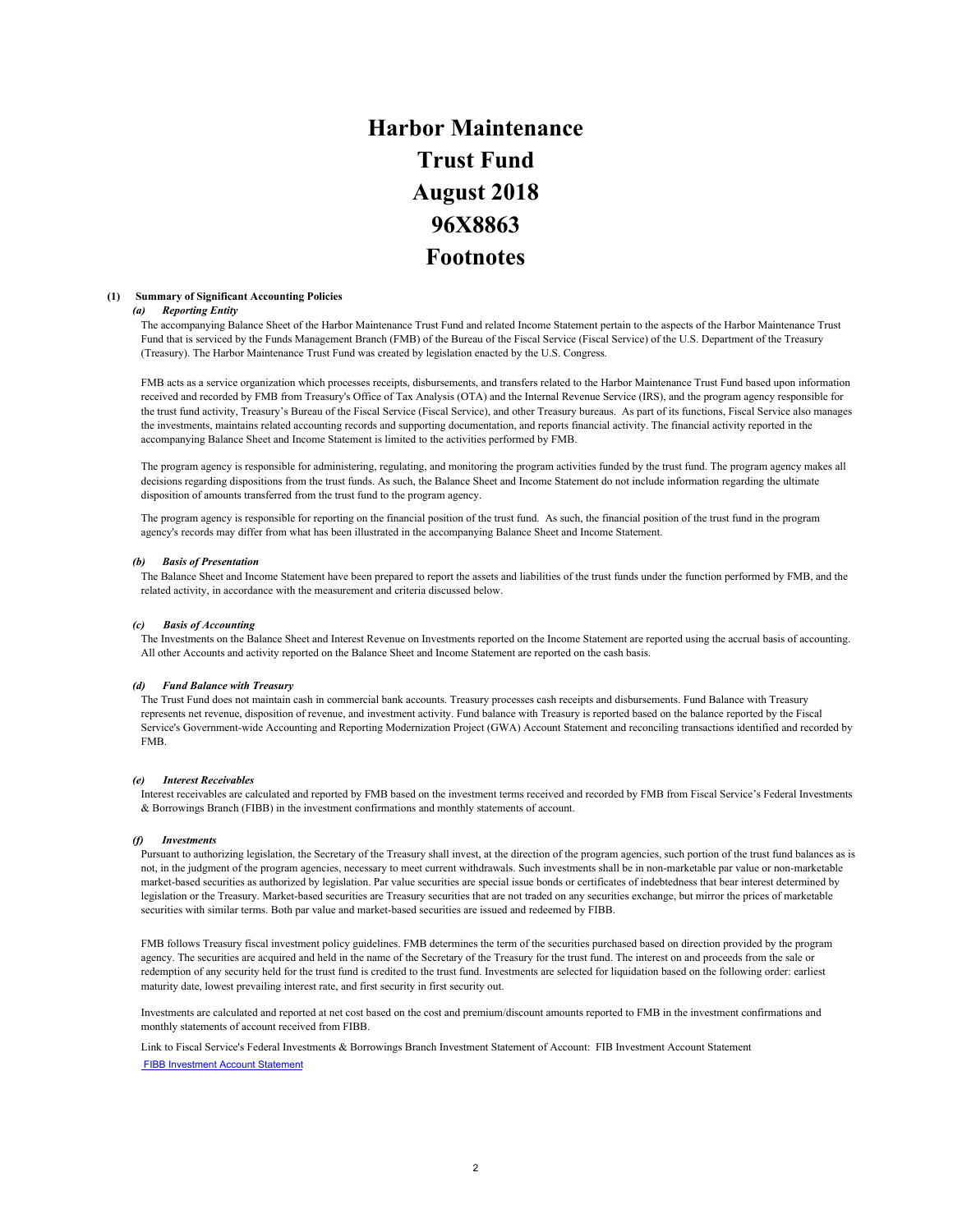## **Harbor Maintenance Trust Fund 96X8863 Footnotes (Cont'd.) August 2018**

### *(g) Equity*

Equity is calculated and reported by FMB based on the assets of the trust fund. Equity is calculated as the difference between Total Assets and Total Liabilities.

### *(h) Interest Revenue*

Interest revenue is reported based on the amounts received and recorded by FMB from FIBB in the monthly statements of account and accrued interest and amortization calculated by FMB. Amortization of any premiums and discounts on investments is calculated and reported by FMB based on the investment terms reported to FMB by FIBB using the straight-line method for investments with a term equal to or less than one year and using the level yield method which approximates the interest method for investments with a term of greater than one year.

As stated above in (c) Basis of Accounting, the Investments on the Balance Sheet and Interest Revenue on Investments reported on the Income Statement are reported using the accrual basis of accounting. The following amounts represent cash basis interest earnings for the current month and the current fiscal year-todate.

**Current Month Fiscal Year-to-Date \$16,156,193.14 \$135,457,829.39** 

### *(i) Revenues*

Pursuant to authorizing legislation, revenue activity recorded in the trust funds consists primarily of interest, penalties, fines, administrative fees, transfers in from program agencies, tax revenues, tax adjustments, tax refunds, premiums, cost recoveries, and other income, which are transferred from the General Fund of the Treasury or from program agencies to the Trust Funds.

Penalties, fines, administrative fees, transfers in from program agencies, premiums, cost recoveries, and other income are reported based on the amounts received and recorded by FMB from Fiscal Service and the program agencies responsible for the respective trust fund activity.

### *(j) Transfers to Program Agencies*

Dispositions from the Trust Fund are made in accordance with the authorizing legislation to the program agency, which is responsible for the ultimate disposition of such funds, to cover program administration and related costs as defined by law. Transfers to program agencies are calculated and reported based on the disbursement request amounts received and recorded by FMB from the program agency responsible for the respective trust fund activity and the disbursement amounts returned and recorded by FMB from the program agencies responsible for the respective trust fund activity.

### *(k) Reimbursements to Treasury Bureaus and the General Fund (Operating Expenses/Program Costs)*

In the case of the Harbor Maintenance trust fund, Fiscal Service is authorized by law to receive direct reimbursement from the trust funds for certain administrative expenses (operating expenses/program costs). Also, the Secretary of the Treasury is directed by law to charge trust funds to reimburse the General Fund for administrative expenses incurred by other Treasury bureaus in performing activities related to administering the trust funds. These reimbursement amounts are determined by Treasury based on its assessment of the estimated cost of the services provided. Reimbursements to Treasury bureaus and the General Fund are reported based on the disbursement request amounts received and recorded by FMB from various Treasury bureaus, including the Fiscal Service.

### **(2) Related Parties**

FMB, on behalf of the Secretary of the Treasury, compiles amounts deposited into the trust fund, invests receipts in Treasury securities, redeems securities and transfers funds to the program agency, maintains accounting records for receipts and disbursements of the trust fund, and reports trust fund financial activity to the program agencies and other interested parties. The program agency, OTA, IRS, and/or Fiscal Service determine the amounts to be deposited in the trust fund. The program agency determines the disposition of the trust fund balances.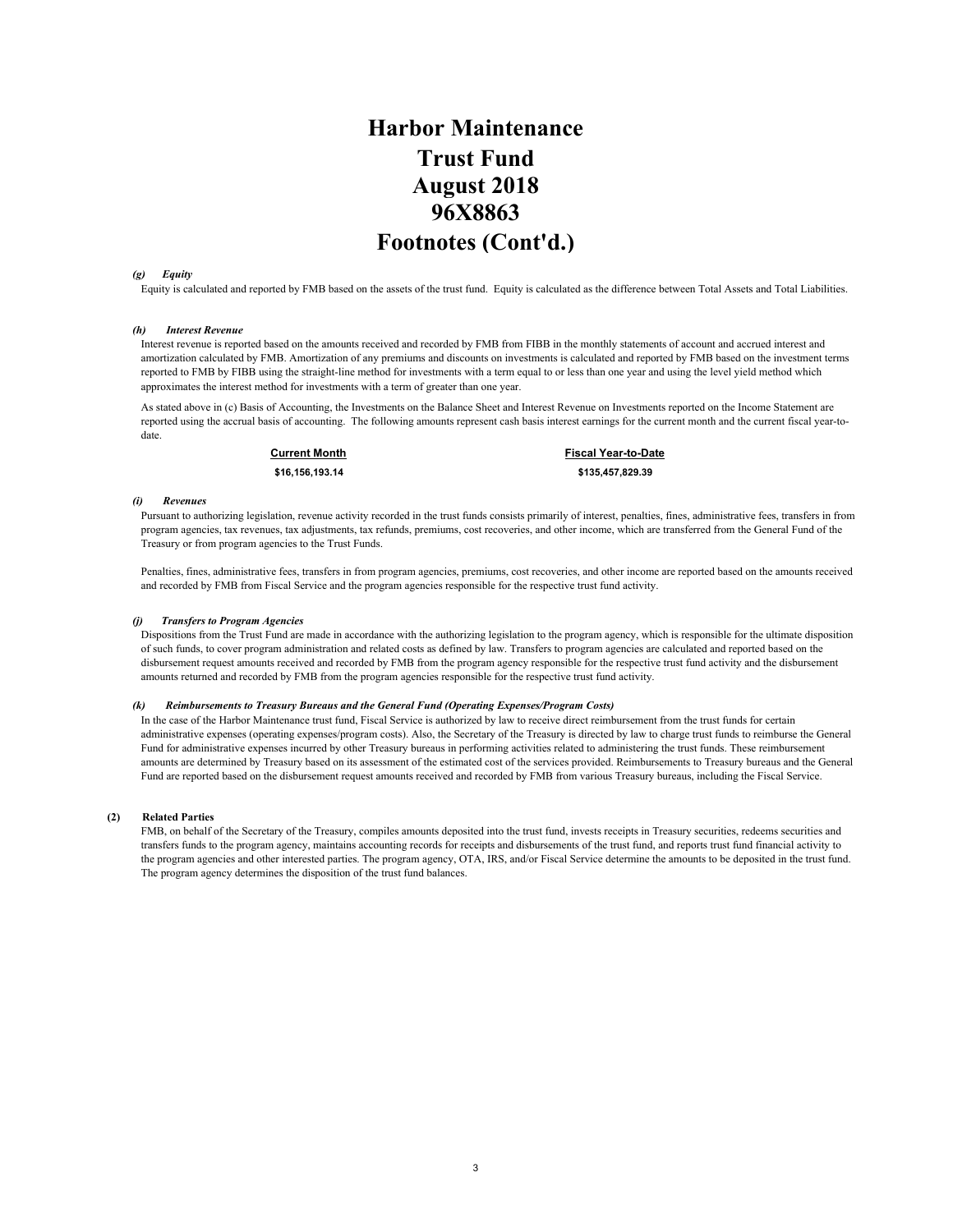### **Harbor Maintenance Trust Fund96X8863 Trial Balance - UnauditedAugust 1, 2018 through August 31, 2018**

| <b>USSGL</b> | <b>BEA Category</b> | Year of BA    | <b>Cost Center</b> | <b>USSGL / Cost Center Description</b>                                                                               | <b>Beginning Balance</b>                   | <b>Period Net Dr</b>           | <b>Period Net Cr</b>             | <b>Ending Balance</b>                                                                                                                                                                                                                                                         |
|--------------|---------------------|---------------|--------------------|----------------------------------------------------------------------------------------------------------------------|--------------------------------------------|--------------------------------|----------------------------------|-------------------------------------------------------------------------------------------------------------------------------------------------------------------------------------------------------------------------------------------------------------------------------|
| 101000       | $\sim$              | $\sim$        | $\sim$             | FUND BALANCE WITH TREASURY                                                                                           | 136.911.101.10                             | 49,337,693,242.41              | 49.309.769.336.31                | 164.835.007.20                                                                                                                                                                                                                                                                |
| 134200       | $\sim$              | $\sim$        | $\sim$             | <b>INTEREST RECEIVABLE - INVESTMENTS</b>                                                                             | 13,421,275.24                              | 8,402,491.70                   | 9,152,890.91                     | 12,670,876.03                                                                                                                                                                                                                                                                 |
| 161000       |                     |               |                    | <b>INVESTMENTS IN U.S TREASURY</b><br>SECURITIES ISSUED BY THE BUREAU OF<br>THE FISCAL SERVICE                       | 9,682,897,503.69                           | 49,238,759,668.17              | 49, 154, 471, 796. 33            | 9,767,185,375.53                                                                                                                                                                                                                                                              |
| 161100       |                     |               |                    | DISCOUNT ON U.S. TREASURY<br>SECURITIES ISSUED BY THE BUREAU OF<br>THE FISCAL SERVICE                                | $-77,974,419.45$                           | 7,367,115.08                   | 9,490,930.28                     | $-80,098,234.65$                                                                                                                                                                                                                                                              |
| 161200       |                     |               |                    | PREMIUM ON U.S. TREASURY<br>SECURITIES ISSUED BY THE BUREAU OF<br>THE FISCAL SERVICE                                 | 73,727,956.51                              | 0.00                           | 0.00                             | 73,727,956.51                                                                                                                                                                                                                                                                 |
| 161300       |                     |               |                    | AMORTIZATION OF DISCOUNT AND<br>PREMIUM ON U.S. TREASURY<br>SECURITIES ISSUED BY THE BUREAU OF<br>THE FISCAL SERVICE | $-39,754,521.06$                           | 8.953.028.73                   | 8.650.224.13                     | $-39,451,716.46$                                                                                                                                                                                                                                                              |
| 331000       |                     | $\sim$        |                    | <b>CUMULATIVE RESULTS OF OPERATIONS</b>                                                                              | $-9,149,497,163.09$                        | 0.00                           | 0.00                             | -9,149,497,163.09                                                                                                                                                                                                                                                             |
| 411400       | D                   |               |                    | TFMA53110010 INTEREST ON INVESTMENTS                                                                                 | 119,301,636.25                             | 16,262,623.68                  | 106.430.54                       | 135,457,829.39                                                                                                                                                                                                                                                                |
|              |                     |               |                    | TFMA59970100 CUSTOM DUTIES ON IMPORTS                                                                                | 1,020,277,393.82                           | 115,575,450.88                 | 0.00                             | 1,135,852,844.70                                                                                                                                                                                                                                                              |
|              |                     |               |                    | TFMA59970200 CUSTOM DUTIES ON DOMESTICS                                                                              | 61.426.947.80                              | 17.635.568.09                  | 0.00                             | 79.062.515.89                                                                                                                                                                                                                                                                 |
|              |                     |               |                    | TFMA59970300 CUSTOM DUTIES ON PASSENGERS                                                                             | 12,464,811.06                              | 3,056,199.45                   | 0.00                             | 15,521,010.51                                                                                                                                                                                                                                                                 |
|              |                     |               |                    | TFMA59970400 CUSTOM DUTIES ON FOREIGN TRADE                                                                          | 142,797,717.52                             | 28,567,788.78                  | 0.00                             | 171,365,506.30                                                                                                                                                                                                                                                                |
|              |                     | <b>BA Sum</b> |                    |                                                                                                                      | 1,356,268,506.45                           | 181,097,630.88                 | 106,430.54                       | 1,537,259,706.79                                                                                                                                                                                                                                                              |
|              | <b>Sum BEA</b>      |               |                    |                                                                                                                      | 1,356,268,506.45                           | 181,097,630.88                 | 106,430.54                       | 1,537,259,706.79                                                                                                                                                                                                                                                              |
| Sum USSGL    |                     |               |                    |                                                                                                                      | 1,356,268,506.45                           | 181,097,630.88                 | 106,430.54                       | 1,537,259,706.79                                                                                                                                                                                                                                                              |
| 412900       | D                   |               | TFMA57651800       | TRANSFERS TO ST. LAWRENCE SEAWAY<br>DEV. CORP.                                                                       | $-32,345,916.00$                           | 0.00                           | 4,000,000.00                     | $-36,345,916.00$                                                                                                                                                                                                                                                              |
|              |                     |               |                    | TFMA57651900 TRANSFERS TO CUSTOMS                                                                                    | $-3,274,000.00$                            | 0.00                           | 0.00                             | $-3,274,000.00$                                                                                                                                                                                                                                                               |
|              |                     | <b>BA Sum</b> |                    |                                                                                                                      |                                            |                                |                                  |                                                                                                                                                                                                                                                                               |
|              |                     |               |                    |                                                                                                                      | $-35,619,916.00$                           | 0.00                           | 4,000,000.00                     | $-39,619,916.00$                                                                                                                                                                                                                                                              |
|              | <b>Sum BEA</b>      |               |                    |                                                                                                                      | $-35,619,916.00$                           | 0.00                           | 4,000,000.00                     |                                                                                                                                                                                                                                                                               |
| Sum USSGL    |                     |               |                    |                                                                                                                      | $-35,619,916.00$                           | 0.00                           | 4,000,000.00                     |                                                                                                                                                                                                                                                                               |
| 416700       | D                   | ÷.            |                    | TFMA57652500 TRANSFERS TO CORPS OF ENGINEERS                                                                         | -678.956.839.05                            | 0.00                           | 66,903,237.60                    |                                                                                                                                                                                                                                                                               |
| 420100       | ×.                  | $\sim$        |                    | TOTAL ACTUAL RESOURCES -<br><b>COLLECTED</b>                                                                         | 9,100,142,433.94                           | 0.00                           | 0.00                             |                                                                                                                                                                                                                                                                               |
| 439400       | $\overline{D}$      |               |                    | TFMA53110010  INTEREST ON INVESTMENTS                                                                                | -119,301,636.25                            | 106,430.54                     | 16,262,623.68                    |                                                                                                                                                                                                                                                                               |
|              |                     |               | TFMA57651800       | TRANSFERS TO ST. LAWRENCE SEAWAY<br>DEV. CORP.                                                                       | 32,345,916.00                              | 4,000,000.00                   | 0.00                             |                                                                                                                                                                                                                                                                               |
|              |                     |               |                    | TFMA57651900 TRANSFERS TO CUSTOMS                                                                                    | 3,274,000.00                               | 0.00                           | 0.00                             |                                                                                                                                                                                                                                                                               |
|              |                     |               |                    | TFMA57652500 TRANSFERS TO CORPS OF ENGINEERS                                                                         | 678,956,839.05                             | 66,903,237.60                  | 0.00                             |                                                                                                                                                                                                                                                                               |
|              |                     |               |                    | TFMA59970100 CUSTOM DUTIES ON IMPORTS                                                                                | $-1,020,277,393.82$                        | 0.00                           | 115,575,450.88                   |                                                                                                                                                                                                                                                                               |
|              |                     |               |                    | TFMA59970200 CUSTOM DUTIES ON DOMESTICS                                                                              | $-61,426,947.80$                           | 0.00                           | 17.635.568.09                    |                                                                                                                                                                                                                                                                               |
|              |                     |               |                    | TFMA59970300 CUSTOM DUTIES ON PASSENGERS                                                                             | $-12,464,811.06$                           | 0.00                           | 3,056,199.45                     |                                                                                                                                                                                                                                                                               |
|              |                     |               |                    | TFMA59970400 CUSTOM DUTIES ON FOREIGN TRADE                                                                          | $-142,797,717.52$                          | 0.00                           | 28.567.788.78                    |                                                                                                                                                                                                                                                                               |
|              |                     |               |                    | XXXXXXXXXXX DEFAULT CAM1                                                                                             | $-9,100,142,433.94$                        | 0.00                           | 0.00                             |                                                                                                                                                                                                                                                                               |
|              |                     | <b>BA Sum</b> |                    |                                                                                                                      | $-9,741,834,185.34$                        | 71,009,668.14                  | 181,097,630.88                   | $-39,619,916.00$<br>$-39,619,916.00$<br>-745.860.076.65<br>9,100,142,433.94<br>-135,457,829.39<br>36,345,916.00<br>3,274,000.00<br>745,860,076.65<br>-1,135,852,844.70<br>-79.062.515.89<br>$-15,521,010.51$<br>-171,365,506.30<br>$-9,100,142,433.94$<br>$-9,851,922,148.08$ |
| Sum USSGL    | <b>Sum BEA</b>      |               |                    |                                                                                                                      | $-9,741,834,185.34$<br>$-9,741,834,185.34$ | 71.009.668.14<br>71,009,668.14 | 181.097.630.88<br>181,097,630.88 | $-9,851,922,148.08$<br>$-9,851,922,148.08$                                                                                                                                                                                                                                    |

### **Period Name:2018-11 Fund:TFM8863DEXXXXXX Program:<All>**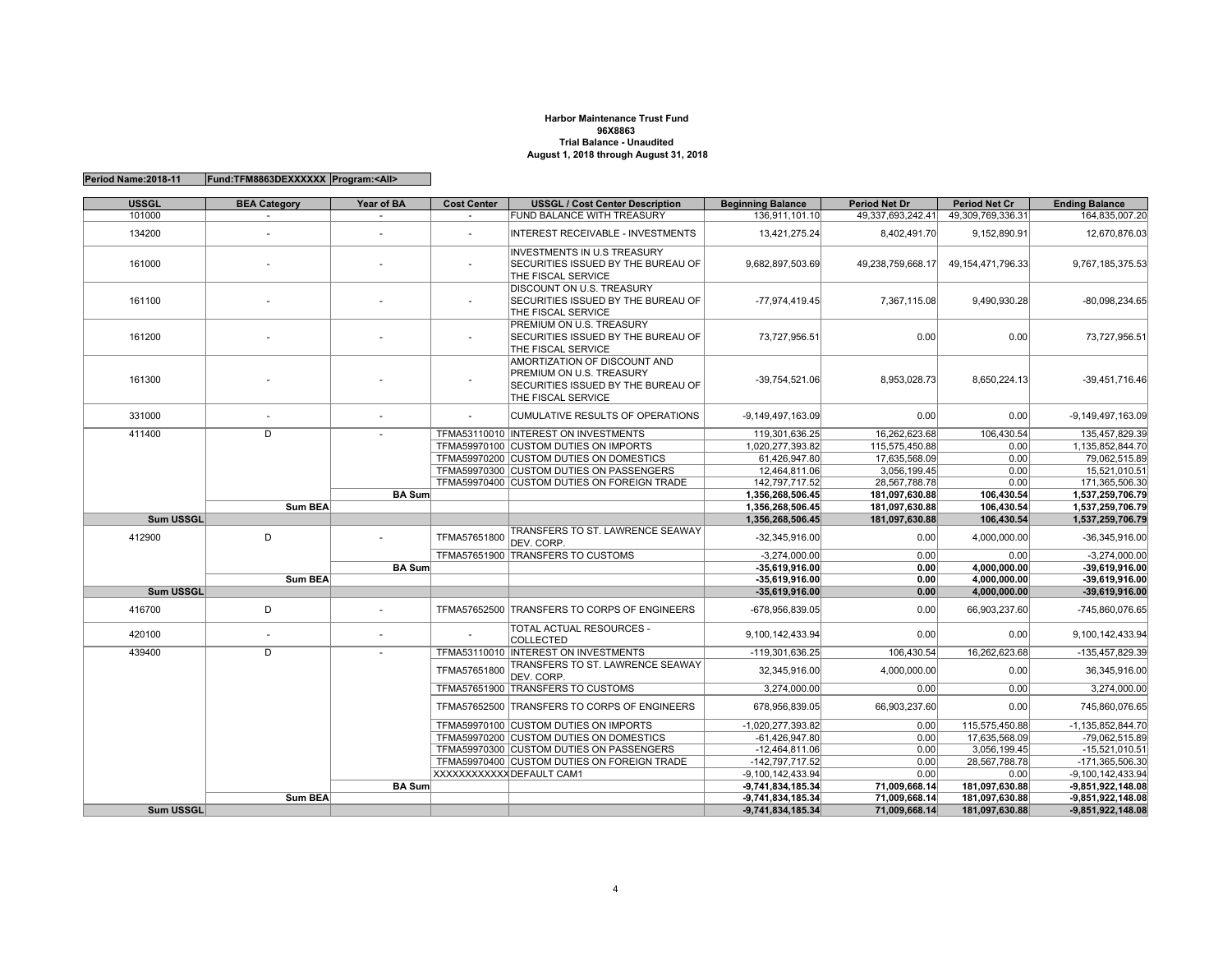### **Harbor Maintenance Trust Fund96X8863 Trial Balance - UnauditedAugust 1, 2018 through August 31, 2018**

| 531100       |                |               |              | TFMA53110010 INTEREST ON INVESTMENTS                           | $-117,341,617.79$   | 1,540,491.36      | 17.249.089.89     | -133,050,216.32   |
|--------------|----------------|---------------|--------------|----------------------------------------------------------------|---------------------|-------------------|-------------------|-------------------|
| 576500       |                |               | TFMA57651800 | <b>ITRANSFERS TO ST. LAWRENCE SEAWAY</b><br><b>IDEV. CORP.</b> | 32,345,916.00       | 4,000,000.00      | 0.00              | 36,345,916.00     |
|              |                |               |              | TFMA57651900 TRANSFERS TO CUSTOMS                              | 3,274,000.00        | 0.00              | 0.00              | 3,274,000.00      |
|              |                |               |              | TFMA57652500 TRANSFERS TO CORPS OF ENGINEERS                   | 678.956.839.05      | 66.903.237.60     | 0.00              | 745,860,076.65    |
|              |                | <b>BA</b> Sum |              |                                                                | 714.576.755.05      | 70.903.237.60     | 0.00              | 785,479,992.65    |
|              | Sum BEA        |               |              |                                                                | 714.576.755.05      | 70.903.237.60     | 0.00              | 785.479.992.65    |
| Sum USSGL    |                |               |              |                                                                | 714,576,755.05      | 70,903,237.60     | 0.00              | 785,479,992.65    |
| 599700       | D              |               |              | TFMA59970100 CUSTOM DUTIES ON IMPORTS                          | -1,020,277,393.82   | 0.00              | 115,575,450.88    | -1,135,852,844.70 |
|              |                |               |              | TFMA59970200 CUSTOM DUTIES ON DOMESTICS                        | $-61,426,947.80$    | 0.001             | 17,635,568.09     | -79,062,515.89    |
|              |                |               |              | TFMA59970300 CUSTOM DUTIES ON PASSENGERS                       | $-12,464,811.06$    | 0.00              | 3,056,199.45      | $-15,521,010.51$  |
|              |                |               |              | TFMA59970400 CUSTOM DUTIES ON FOREIGN TRADE                    | -142.797.717.52     | 0.001             | 28.567.788.78     | -171,365,506.30   |
|              |                | <b>BA Sum</b> |              |                                                                | $-1,236,966,870.20$ | 0.00              | 164.835.007.20    | -1,401,801,877.40 |
|              | <b>Sum BEA</b> |               |              |                                                                | $-1,236,966,870.20$ | 0.00              | 164,835,007.20    | -1,401,801,877.40 |
| Sum USSGL    |                |               |              |                                                                | $-1,236,966,870.20$ | 0.00              | 164,835,007.20    | -1,401,801,877.40 |
| <b>TOTAL</b> |                |               |              |                                                                | 0.00                | 98.925.726.574.07 | 98,925,726,574.07 | 0.00              |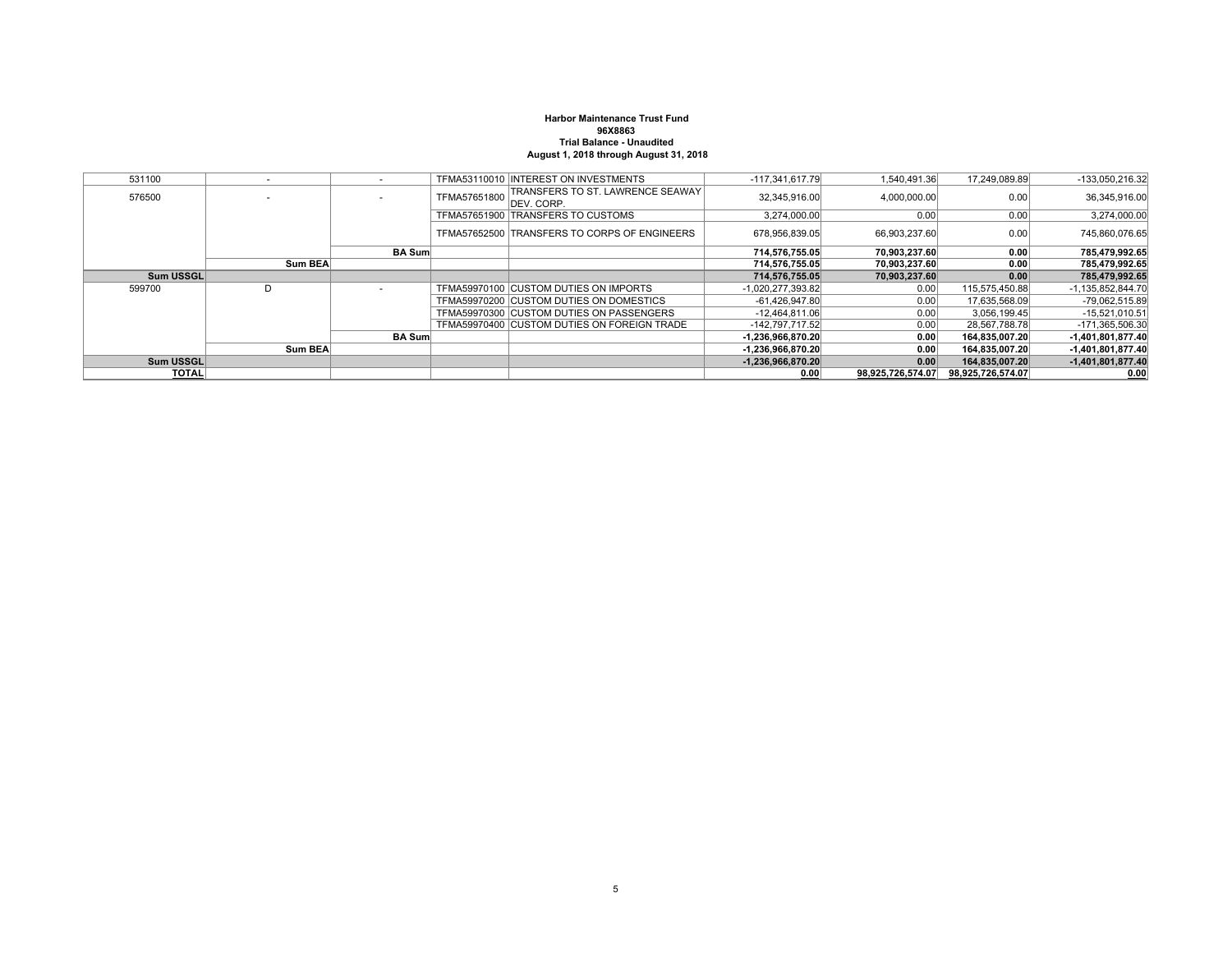### **Harbor Maintenance Trust Fund 96X8863 Balance Sheet - UnauditedAugust 31, 2018**

| Period Name: 2018-11 | Fund:TFM8863DEXXXXXX                                                                                           | <b>Program:<all></all></b> |
|----------------------|----------------------------------------------------------------------------------------------------------------|----------------------------|
|                      |                                                                                                                |                            |
| <b>Account Type</b>  | <b>Account Description</b>                                                                                     | <b>Ending Balance</b>      |
| <b>ASSETS</b>        | FUND BALANCE WITH TREASURY                                                                                     | 164,835,007.20             |
|                      | <b>INTEREST RECEIVABLE - INVESTMENTS</b>                                                                       | 12,670,876.03              |
|                      | INVESTMENTS IN U.S TREASURY SECURITIES ISSUED BY THE BUREAU OF<br>THE FISCAL SERVICE                           | 9,767,185,375.53           |
|                      | DISCOUNT ON U.S. TREASURY SECURITIES ISSUED BY THE BUREAU OF THE<br><b>FISCAL SERVICE</b>                      | $-80,098,234.65$           |
|                      | PREMIUM ON U.S. TREASURY SECURITIES ISSUED BY THE BUREAU OF THE<br><b>FISCAL SERVICE</b>                       | 73,727,956.51              |
|                      | AMORTIZATION OF DISCOUNT AND PREMIUM ON U.S. TREASURY<br>SECURITIES ISSUED BY THE BUREAU OF THE FISCAL SERVICE | $-39,451,716.46$           |
|                      |                                                                                                                | 9,898,869,264.16           |
|                      |                                                                                                                | Total: 9,898,869,264.16    |
| <b>EQUITY</b>        | <b>CUMULATIVE RESULTS OF OPERATIONS</b>                                                                        | $-9,149,497,163.09$        |
|                      | <b>NET INCOME</b>                                                                                              | $-749,372,101.07$          |
|                      |                                                                                                                | $-9,898,869,264.16$        |
|                      |                                                                                                                | Total: -9,898,869,264.16   |